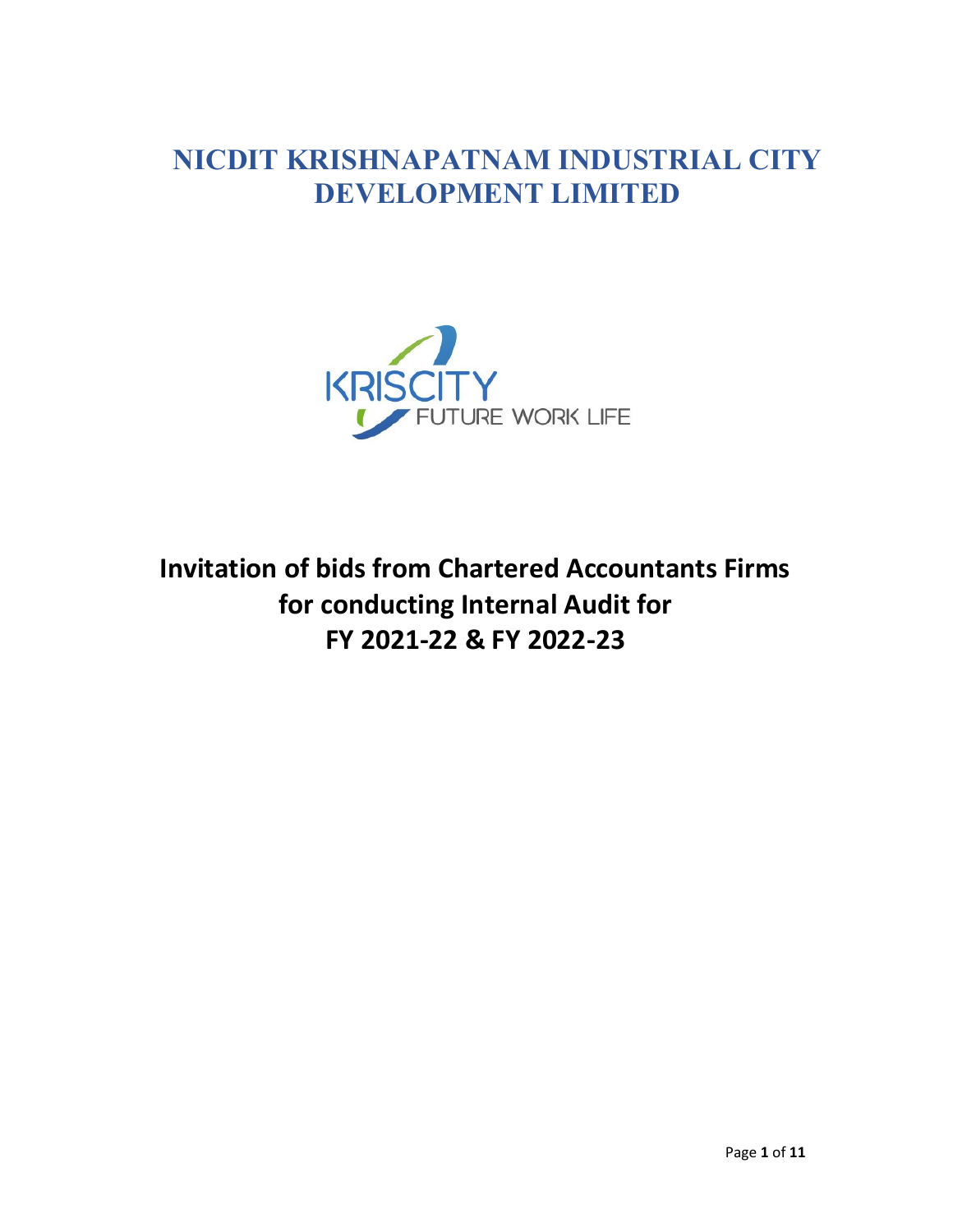NICDIT KRISHNAPATNAM INDUSTRIAL CITY DEVELOPMENT LIMITED (NKICDL) is a Greenfield Smart Industrial City developed across 12,000 acres in the State of Andhra Pradesh as part of the Chennai – Bangalore Industrial Corridor (CBIC).

Chennai Bengaluru Industrial Corridor (CBIC), the proposed Corridor between Chennai, Bengaluru and Chitradurga, covering about 560 km, will influence Area spread across the three states, namely Andhra Pradesh, Tamil Nadu, and Karnataka.

NICDIT Krishnapatnam Industrial City Development Limited (NKICDL), a special purpose company, was incorporated to establish, promote, and facilitate the Chennai Bengaluru Industrial Corridor development. NKICDL is an SPV between National Industrial Corridor Development & Implementation Trust and Andhra Pradesh Industrial Infrastructure Corporation Ltd.

NKICDL will work in close collaboration with the State Government of Andhra Pradesh for undertaking various project development activities, including but not limited to feasibility studies, preparation of master plans and development plans.

NKICDL is inviting the Bids from the interested Chartered Accountants firms to conduct an internal audit

- a. For the Financial Year 2021-22 Annual Audit
- b. For FY 2022-23- Monthly Audit

#### which may be extendable for a further period of two years based on satisfactory performance.

#### Scope of Work:

The selected Chartered Accountant firm should conduct the Internal and submit audit reports monthly. The detailed Scope of Work is indicated in Annexure -1.

#### Terms & Conditions:

- 1. The audit period is for the Financial Years 2021-22 and 2022-23. The performance will be reviewed from time to time. If the performance is not satisfactory, the agreement may be terminated with two weeks' Notice.
- 2. The scope of the engagement is as per **Annexure I.**
- 3. The registered office/branch of the Firm shall be located in Vijayawada/Guntur.
- 4. Minimum number of Partners in the firm should be 5.
- 5. The team shall consist of one qualified chartered accountant with at least five (5) years of experience and two other team members. Suppose the Engagement Leader or Partner is not a member of the engagement team, in that case, one senior partner shall associate with the team to finalize and supervise the deliverable/ report.
- 6. The audit team shall conduct an audit per the audit scope given in Annexure-1 and any other matters connected there and incidental.
- 7. The audit report shall be submitted covering all aspects shown in the audit scope for FY 21-22 (One time) and once in a month for FY 22-23 within 15 days from the completion of the month.
- 8. In case, Audit team fails to comply with this condition, in that case, the remuneration shall be reduced proportionately and continuous failure for three consecutive occasions, the agreement will be terminated with two weeks' Notice.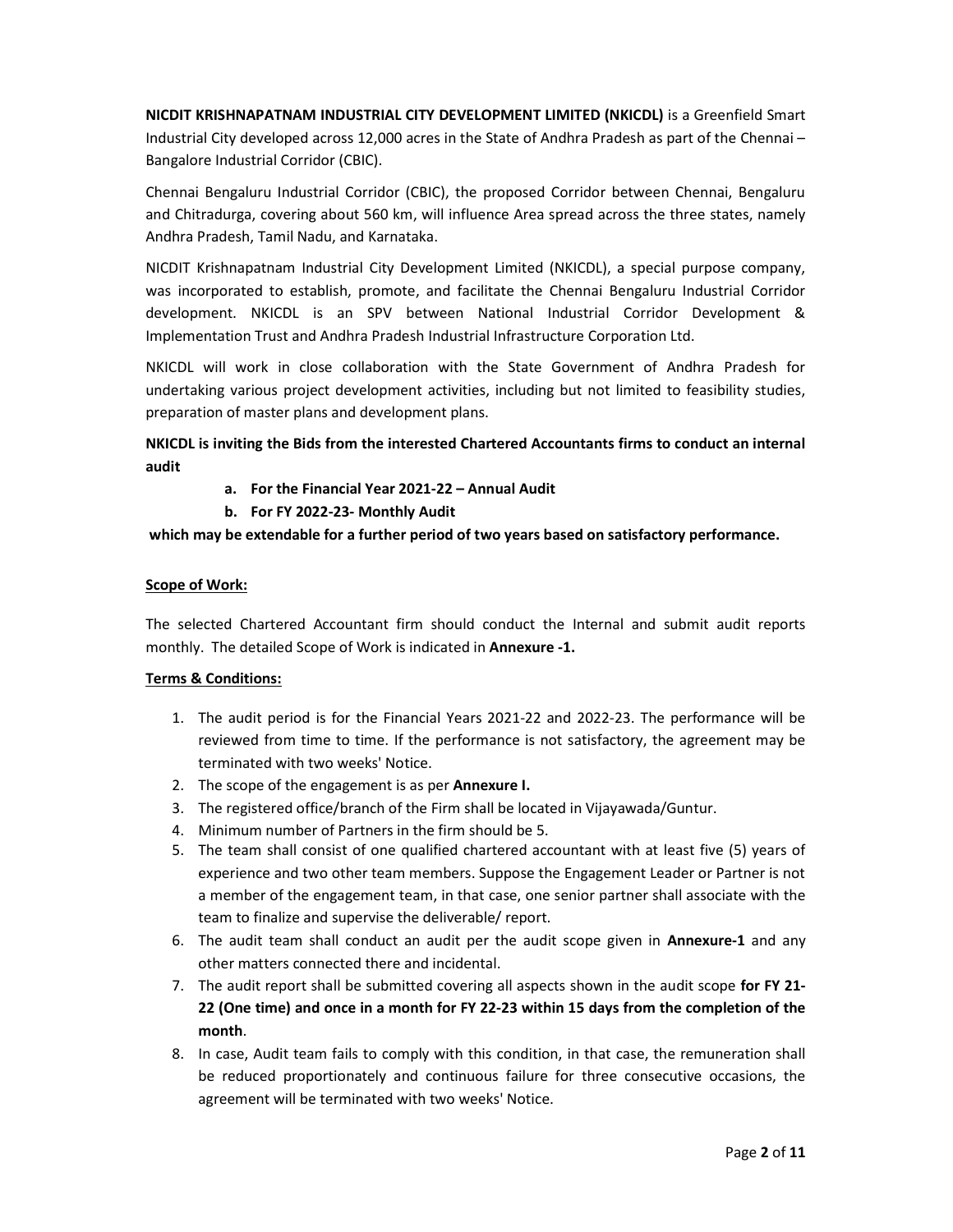- 9. The Audit shall be conducted as per the internal audit standards specified by professional bodies and shall cover all areas without any omission. Any other point which Internal Auditors would like to cover during their Audit may be mentioned in the report.
- 10. The audit team shall suggest necessary rectifications in accounting aspects if any.
- 11. Reports shall not only point out defects/irregularities but also give positive suggestions to overcome defects.
- 12. The audit team shall attend to the review/discussion of the Audit Reports submitted with the Finance team for suggestions and action to be taken on the points brought in the report. If required, they have to attend audit committee meetings.
- 13. The Audit firm shall quote remuneration exclusive of GST applicable. The GST will be paid along with remuneration.
- 14. No out-of-pocket expenses and conveyance expenses shall be paid for conducting an internal Audit.
- 15. The remuneration shall be paid within 30 days from the date of submission of the audit report.
- 16. The Company has the right to cancel the Work Order for the following reasons:
	- $\triangleright$  If the Firm obtains the Work Order based on false information/statement.
	- $\triangleright$  If the Firm does not take up Audit in terms of the Work order and Scope of Work.
- 17. In case of discontinuing the work, no fee will be paid for the work done.
- 18. The audit work shall be carried out within the premises of NKICDL, and the records shall not be taken outside the NKICDL premises.
- 19. Selection Criteria:
	- A. The Chartered Accountant firm shall get minimum qualifying marks of 80 for consideration of a financial bid.
	- B. Selection will be done among those qualified who have quoted lowest professional fees
	- C. In case of a tie in the financial bid, a Firm will be preferred based on the establishment period.

## Following will be the basis of marks for the selection.

| SI.<br><b>No</b> | <b>Particulars</b>                                                                                                               | <b>Basis of Marks</b>                                                                                                                                | <b>Maximum Marks</b> |
|------------------|----------------------------------------------------------------------------------------------------------------------------------|------------------------------------------------------------------------------------------------------------------------------------------------------|----------------------|
|                  | Year of the establishment of Firms(s)<br>since the registration date.                                                            | 1 mark per every year of registration.                                                                                                               | 25                   |
| 2                | Numbers of partners in the Firm.                                                                                                 | 2 marks for each Associate Member and 5 marks<br>for each Fellow Member                                                                              | 25                   |
| 3                | The Firm has the experience of<br>conducting statutory Audit/ Internal<br>audits in Central / State government<br>company/PSU's. | 5 marks for each government company /PSU's for<br>every year of statutory audit / Internal Audit during<br>the FY 2018-19, FY 19-20, FY 20-21        | 35                   |
| $\mathbf{A}$     | Turnover of the Firm                                                                                                             | Average Turnover of INR 1 crore during FY 2018-<br>19, FY 19-20, FY 20-21. In case of Firm meeting<br>average of INR 1 Crore, 5 Marks for each year. | 15                   |
|                  | Total                                                                                                                            |                                                                                                                                                      | 100                  |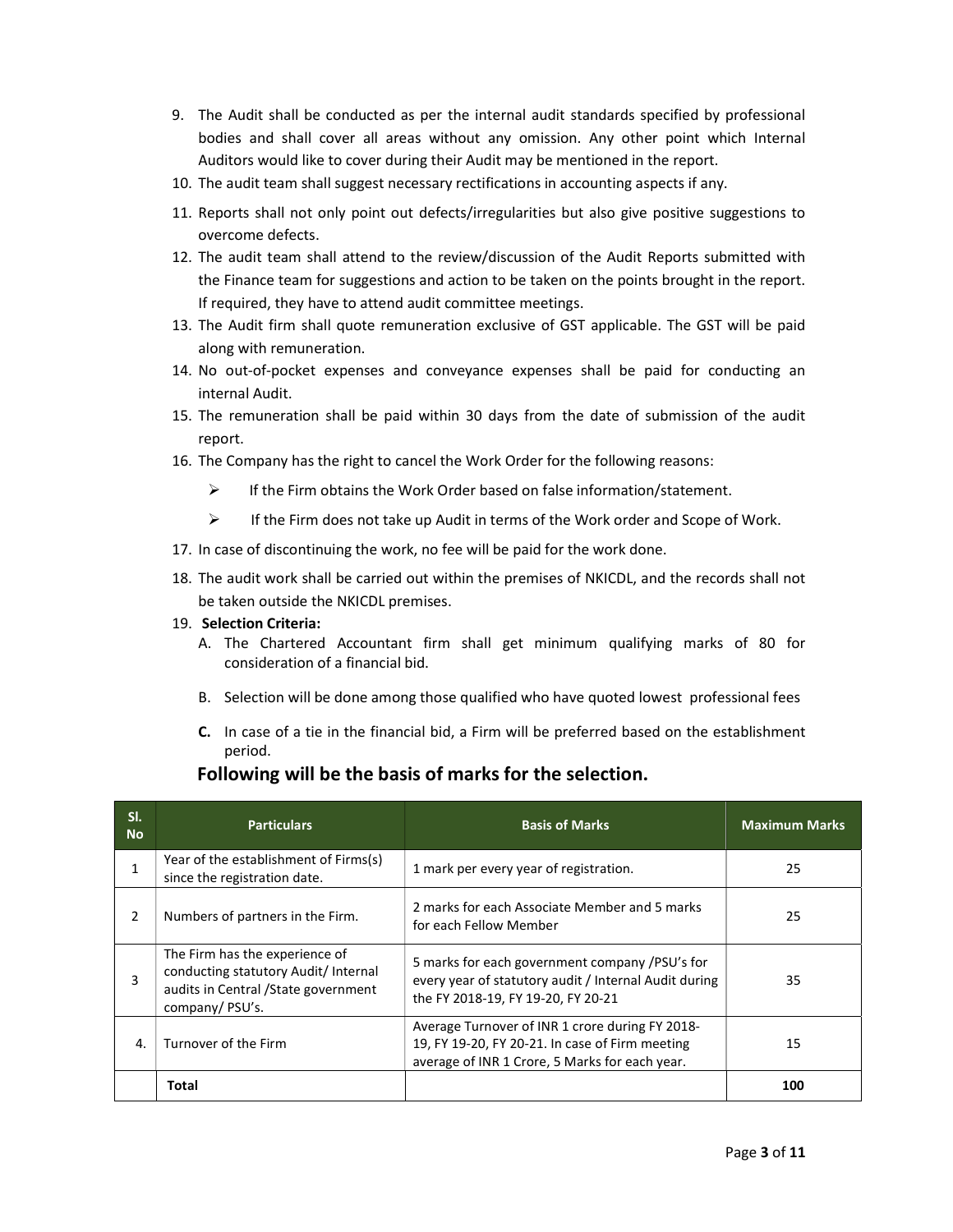#### Other Terms & Conditions:

#### The appointment of Internal Auditors is subject to the following declarations:

A) The Chartered Accountant firm must not sub-contract the work.

- B) The audit team will work in strict confidence and ensure that the information regarding the operation of the Area is dealt with in strict confidence and secrecy. A Certificate towards maintaining confidentiality to be provided by the Chartered Accountant firm before the commencement of Audit.
- C) The Internal Audit Firm shall be free from any disqualification under Sec 141(3) of Companies Act, 2013. In addition to this, the Audit Firm must not be holding any assignment as a Statutory Audit of NKICDL.
- D) The partners must be holding a valid certificate of practice issued by the Institute of Chartered Accountant of India and should be in whole-time practice.
- E) The offer should be submitted strictly as per the terms & conditions laid down in the document. Application documents duly sealed and signed are to be submitted as a token of acceptance of all terms and conditions. All envelopes must be sealed and super scribed with the Notice No. & date mentioning 'Appointment of Internal Audit Firm'. The name and address of the Firm must be indicated on the body of the envelope.
- G) Applications received as stated above after the due date and after the closing time of submission shall be ignored. Any application received late due to any reason whatsoever will not be accepted.
- H) Jurisdiction of Courts: Any dispute arising out of or in respect of the contract will be subject to the Guntur jurisdiction only.

#### CHECK LIST

- (1) The proposal will be evaluated based on the documents furnished along with applications only. No further documents will be called for during the scrutiny of the RFP.
- (2) After the last date & time of receiving the RFP as stipulated in the Notice Inviting RFP, any additional document received will not be entertained and will be rejected, treating it as an unsolicited one.
- (3) Therefore, all the interested Chartered Accountant Firms are advised to go through the documents carefully and submit all the required information/ documents in proper sequence along with the RFP as described hereinafter.

#### (4) List of the documents to be submitted along with the applications/ RFP:

- a. Registration certificate issued by the Institute of Chartered Accountants of India indicating the year of establishment of the Firm.
- b. Latest Certificate issued by the Institute of Chartered Accountants of India indicating details of the registered Head Office and Branch Office(s), if any
- c. Latest Certificate issued by the Institute of Chartered Accountants of India indicating names of the partners and their membership status.
- d. Valid Certificate of Practice issued by the Institute of Chartered Accountants of India.
- e. Copies of appointment orders issued by the Central Govt/ State Govts. PSUs for conducting statutory audit / internal audit.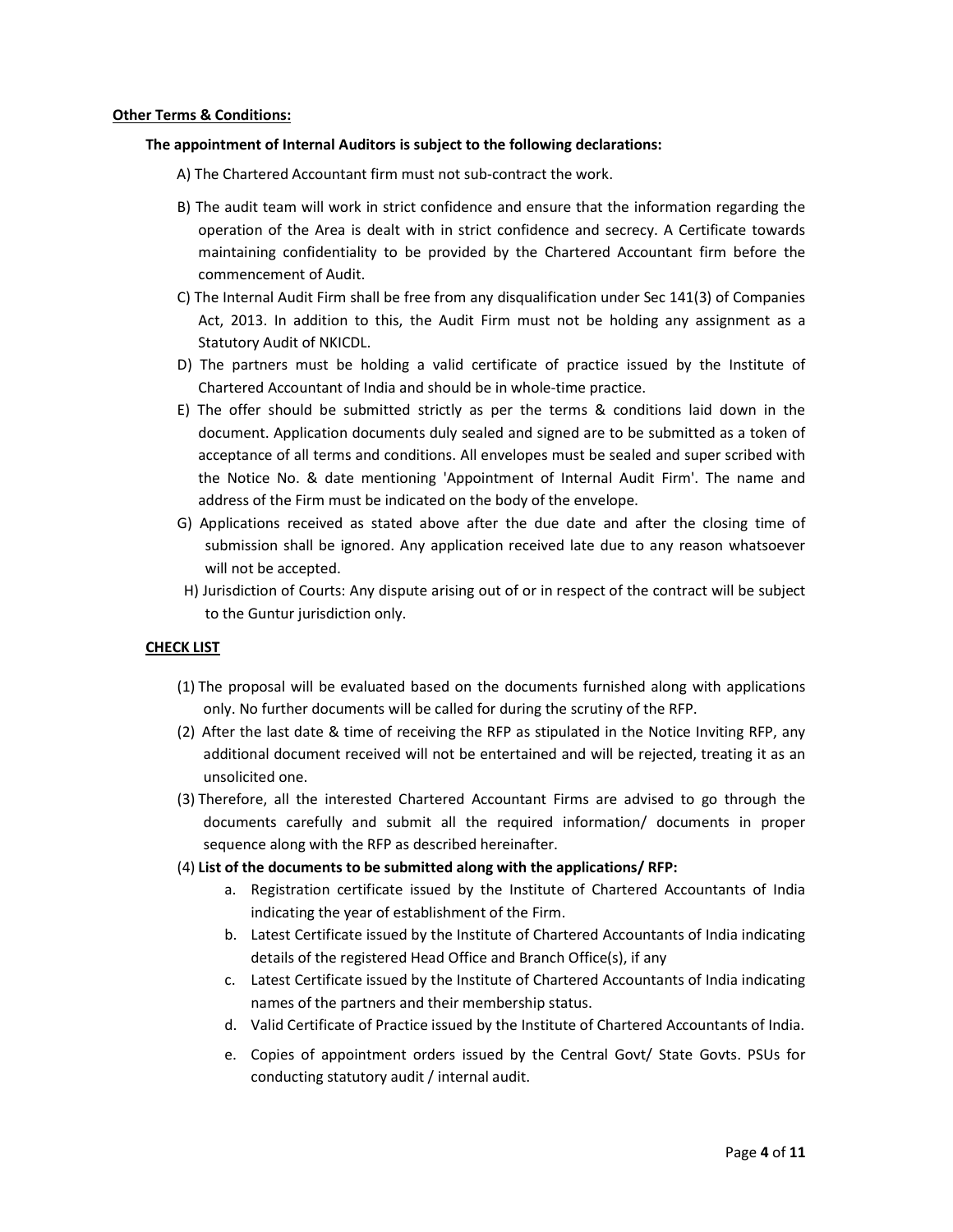- f. A copy of complete application documents duly signed and sealed as a token of acceptance of all terms and conditions.
- g. Turnover Certificate for the period of FY 2018-19, FY 19-20, FY 20-21.
- h. Please submit all the supporting documents duly signed with the Firm's seal.

The interested Audit firms are requested to submit their application along with technical bid and financial bid in compliance with the above eligibility criteria in a sealed cover on or before 20th April 2022 to the below-mentioned address. Technical and Financial bids should be provided in two separate envelopes.

To

The Chief Financial Officer, NICDIT Krishnapatnam Industrial City Development Limited, 9<sup>th</sup> Floor, APIIC towers Plot No-1, IT Park, Mangalagiri, Guntur (Dist), Andhra Pradesh - 522503.

NKICDL does not take any responsibility for loss of Application in transit. Application sent through Telegram, Telex, Fax, or E-mail will not be considered.

Disclaimer: NKICDL reserves the right to accept or reject any or all responses and request additional submissions or clarification from one or more Applicant(s) at any stage or cancel the process entirely without assigning any reason.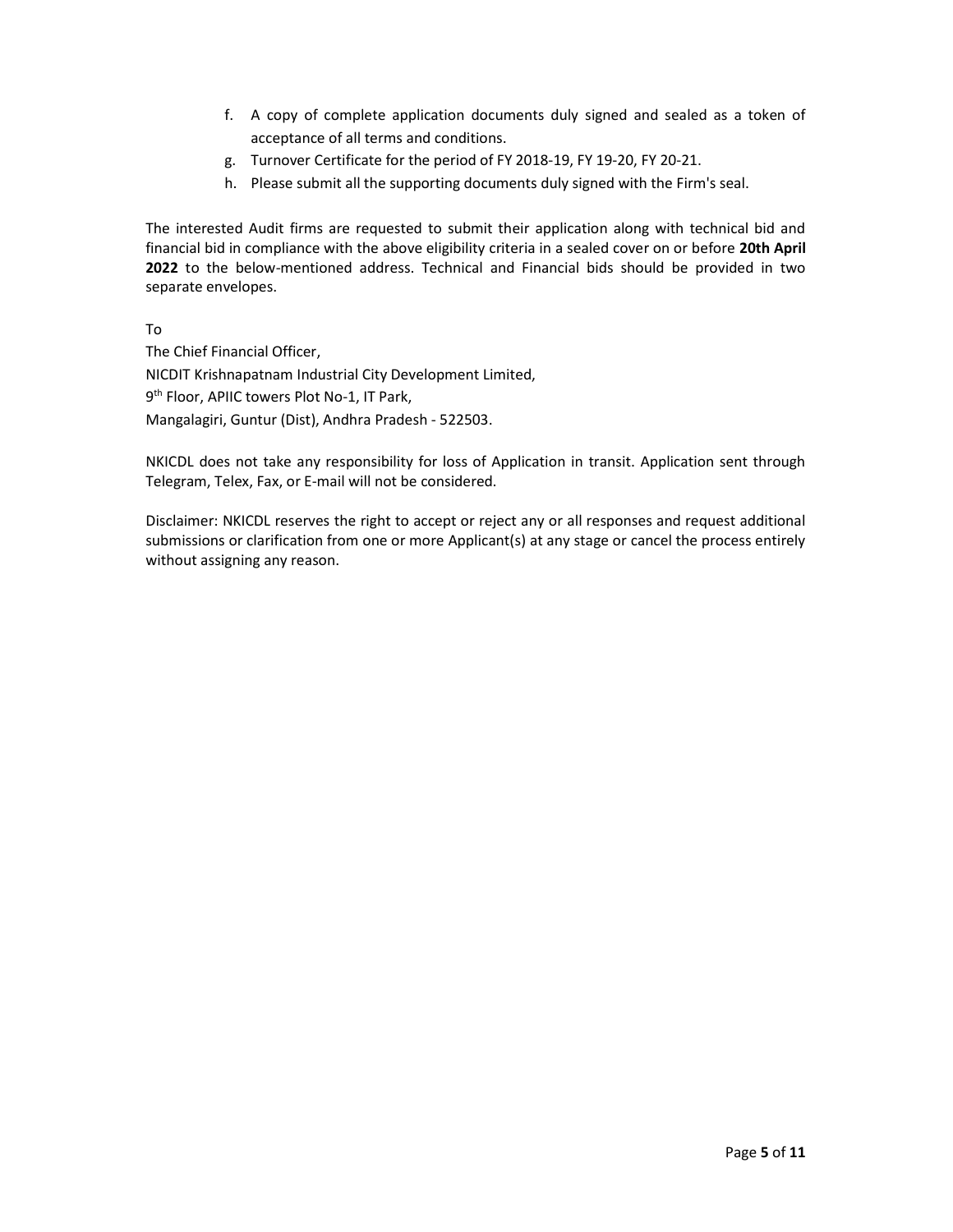# FORMAT OF THE OFFER

| S.no           | <b>Particulars</b>                               | <b>Details</b> |
|----------------|--------------------------------------------------|----------------|
| 1              | Name of the Firm                                 |                |
| $\overline{2}$ | <b>Address</b>                                   |                |
|                | i) Permanent Address                             |                |
|                | ii) Correspondence Address                       |                |
|                | iii) Telephone Number                            |                |
|                | iv) Fax Number                                   |                |
|                | v) Email Address                                 |                |
|                | vi) Website                                      |                |
| 3              | Year of establishment of Firm/s since date of    |                |
|                | registration: (Enclose a copy of the certificate |                |
|                | issued by the Institute)                         |                |

4. Professional fee quoted per annum in INR------------------

- I. For FY 2021-22, Professional fees will be paid on submission of Annual Internal Audit report.
- II. For FY 2022-23, Professional fees will be paid monthly on submission of monthly Internal Audit report. For clarity, quoted annual fees will be divided by 12.

The professional fee quoted shall be reasonable considering the quality and quantity of work involved, the scope of the work and the professional expertise required.

5. Name of the partners (give details as per the certificate of the Institute): (Enclose a copy of the certificate of practice issued by the Institute):

| SI. No. | Name of the partner | <b>Membership No</b> | Date of Joining the Firm |
|---------|---------------------|----------------------|--------------------------|
|         |                     |                      |                          |
|         |                     |                      |                          |
|         |                     |                      |                          |
|         |                     |                      |                          |
|         |                     |                      |                          |

6. Details of experience conducting statutory Audit/ Internal Audit in Central / State PSUs. (Please attach copies of appointment orders):

| Sl. No. | Name of the Central/State Govt. PSU | <b>Year of Audit</b> |
|---------|-------------------------------------|----------------------|
|         |                                     |                      |
| 2       |                                     |                      |
| 3       |                                     |                      |
|         |                                     |                      |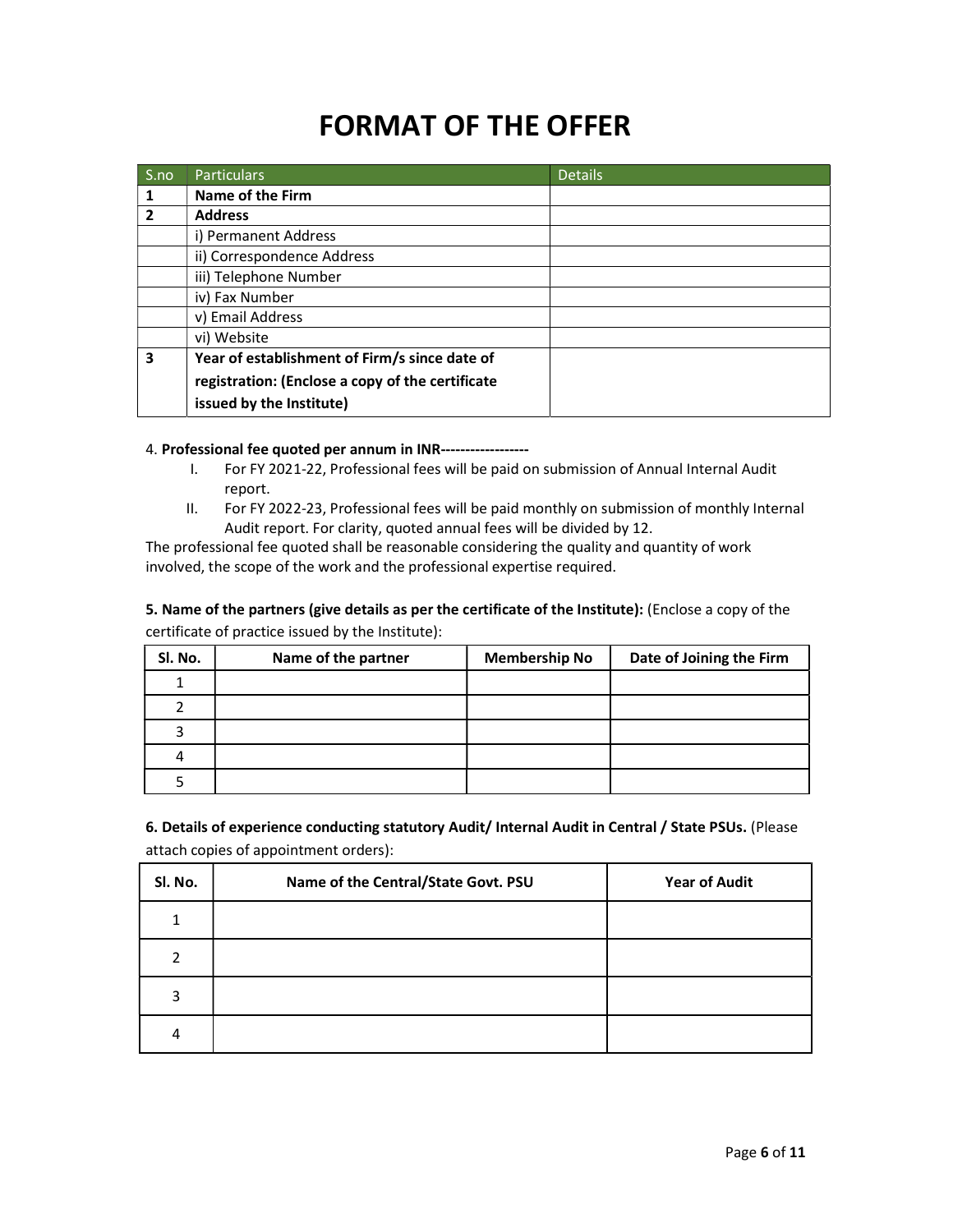| SI.No. | Name of the Registered office/ branch office in AP along<br>with the address | Year of establishment |
|--------|------------------------------------------------------------------------------|-----------------------|
|        |                                                                              |                       |
| າ      |                                                                              |                       |
| 3      |                                                                              |                       |

### 7. List of Registered office/branch offices in Andhra Pradesh along with address proofs

- A. Documentary evidence of all the information stated above is to be furnished along with the offer indicating SL. No, for which they relate in the offer format.
- B. All the pages of the terms & conditions and documents submitted are to be signed with the Firm's seal.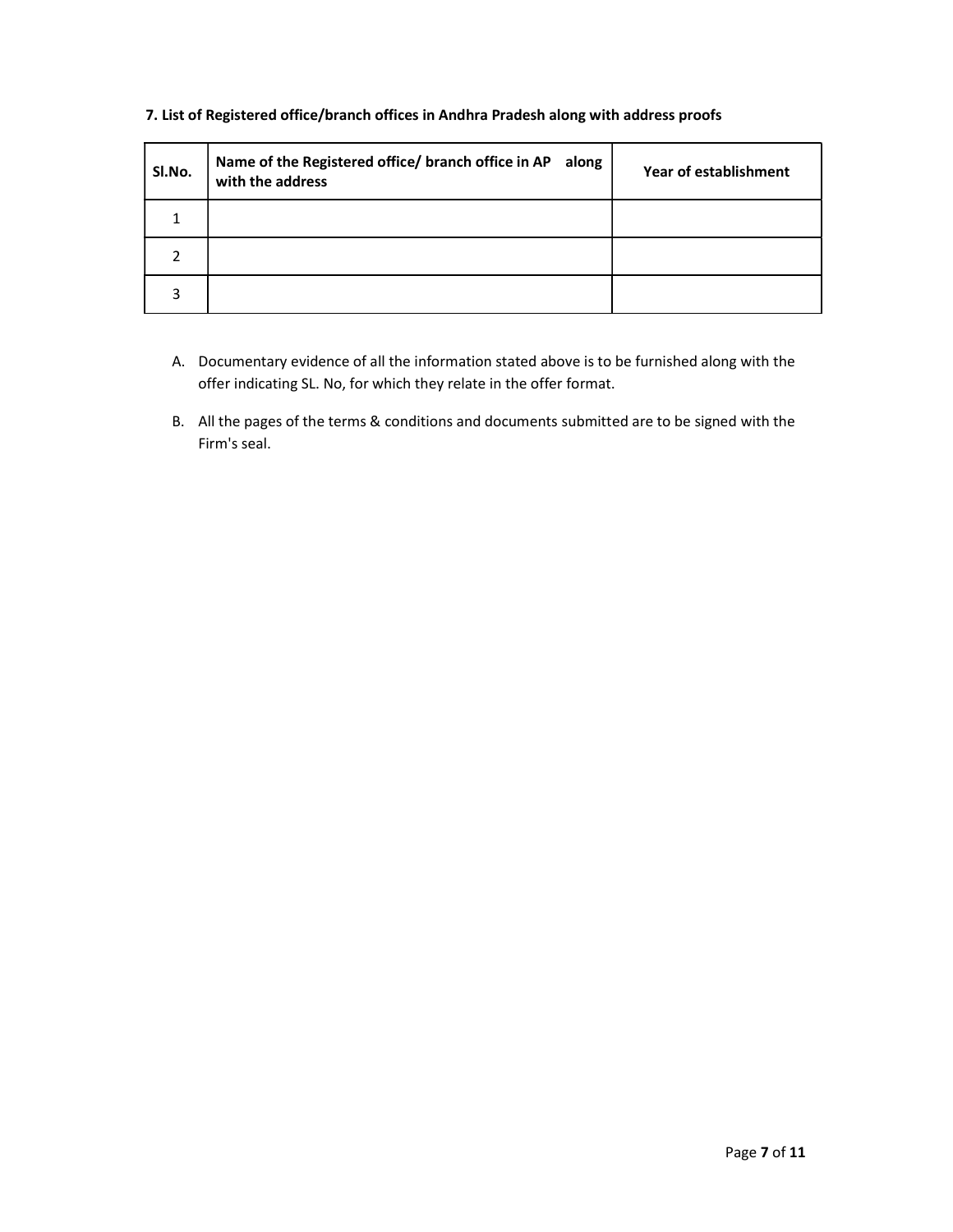#### SCOPE OF INTERNAL AUDIT

#### ANNEXURE – 1

#### Basic things to be verified in respect of Administrative Expenditure Bills:

- 1. 100% vouching has to be done.
- 2. To verify the invoice/bill on whom it was raised and the bill date.
- 3. To verify the arithmetical accuracy of the bill. If GST is applicable, whether the original bill/invoice is raised with GST number or not and the GST claim is as per the applicable rates or not.
- 4. To verify the certifications made on the bill by the concerned regarding:
	- a) Incurring the expenditure for office use.
	- b) Not claimed the said expenditure/bill earlier.
	- c) Incorporating the purchase of office equipment/stationery / Xerox etc., in the concerned registers.
- 5. Whether the competent authority has approved incurring the expenditure or not.
- 6. Whether the competent authority on the bills makes pass-order or not.
- 7. Whether all recoveries such as TDS on I.T., GST, etc., are recovered or not at the applicable rates.
- 8. Whether expenditure is within the sanctioned limits or not.
- 9. Whether the TDS on GST @ 2% is deducted where the value of the work exceeds Rs.2.50 lakhs irrespective of the bill amount or not.
- 10. In case of payment of hire car bills, the hire charge has to be paid as per the approved monthly amount. Payment for the extra mileage of more than 2500 KMs is to be made with the prior approval.
- 11. No surcharge / late payment is not authorised for payment without prior approval.
- 12. Whether the appropriate head of account is operated for the expenditure or not.
- 13. The relevant bills should support all the vouchers along with certification
	- regarding expenditure, approvals from the competent authorities and are serially numbered and defaced to prevent the same from being used again.
- 14. To verify the delays in making online / RTGS payments and the reasons for the delays if any, have to be obtained, and justification has to be verified.
- 15. To verify the GST collections on the applicable receipt amounts.
- 16. Verification of advances given to individuals/agencies/government departments and their adjustments within time.
- 17. Any other aspect which is connected with and incidental to the points mentioned above.

#### Recovery & remittance of Statutory payments:

- 1. To verify recovery of income tax as per rules from time to time and remittance of the same within the stipulated time under the concerned sections.
- 2. To verify the filling of income tax returns properly within the stipulated time.
- 3. To verify the number of income tax notices received and pending by visiting the TRACES Web Site of the income tax department.
- 4. To verify the monthly GST reports submitted to H.O. with the receipts.
- 5. To verify the monthly report submitted to H.O. on the TDS recovery on GST.
- 6. Any other aspect which is connected with and incidental to the above-mentioned points.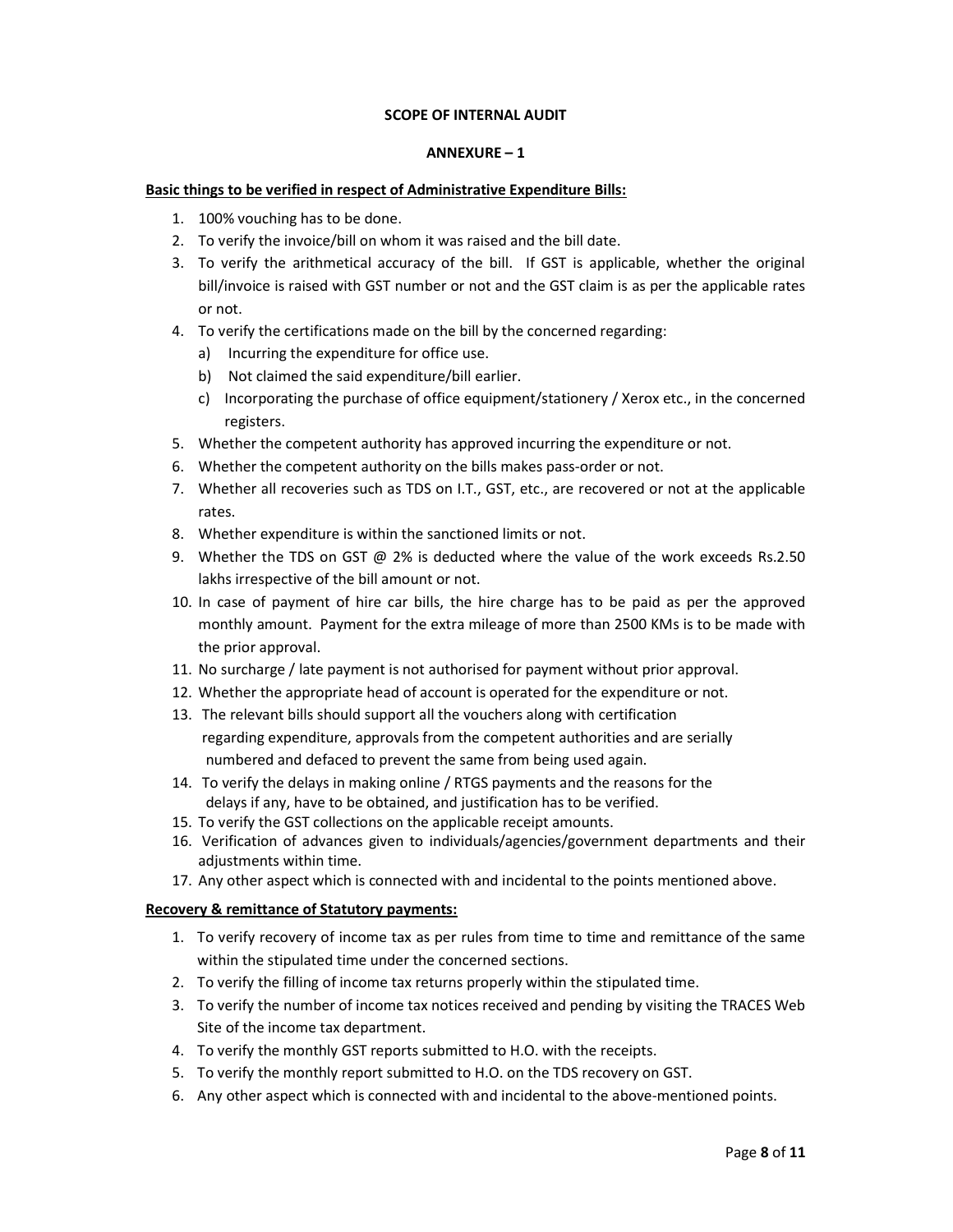#### Cash Book:

- 1. To verify whether the cash book is being maintained on a daily basis in the fixed format as per the Ind AS or not. To verify the daily balances drawn match with the Physical balances or not. To verify the physical cash balance with the cash book balance, a certificate is to be given to that effect every month.
- 2. Verify whether all the bank accounts are covered under the auto Flexi system or not. Verify whether the interests received from the bank in the said accounts are accounted for properly in the books of accounts or not.
- 3. No J.Vs. should be operated in the cash book. The transactions relating to the bank charges, interest earned from the bank due to Flexi account, RTGS/online failed transactions can be incorporated in the cash book through contra entry only.
- 4. All entries in the cash book should be supported by a credit/debit voucher. Every receipt entry in the cash book should have receipt no, date, head of account code no, name of the party, shed/plot/house/shop no. and payment details etc.,
- 5. Any other aspect which is connected with and incidental to the above mentioned points.

#### Bank Reconciliation:

- 1. Monthly bank reconciliation statements are to be verified for all the bank accounts regularly.
- 2. To verify the remittance details for the amounts shown under the item "amounts remitted but not credited" for beyond one month.
- 3. To verify the bankers' wrong debits and wrong credits and see that the same are rectified immediately.
- 4. To verify that no amounts under the item "amounts deposited but not credited" & "wrong credited or wrong debits given by banks" should not be continued in the next month.
- 5. Any other aspect which is connected with and incidental to the above-mentioned points.

#### Verifications of J.V.s.:

- 1. J.V.s are to be operated for book adjustment purposes only, and they should not have any impact on cashbook transactions.
- 2. The J.V.s should be serially numbered and with necessary supporting documents/statements and approval from the competent authority.
- 3. Any other aspect which is connected with and incidental to the above-mentioned points.

#### Review of Advances:

- 1. To verify all advances paid to Staff such as HBA, CA, Comp. Adv. M.A., TA, Misc. advance (Staff).
- 2. Verification of the above adjustment of the advance amounts recoveries individual, head, and closing balance with reference to the pay bills.
- 3. Verification of Miscellaneous Advance (Others) payments and the adjustment of advance with the approval of competent authority.
- 4. Any other aspect which relates to and incidental to the above-mentioned points.

#### Verification of engineering work bills:

1. To verify the quantities and rates indicated in the bill abstract with the rates and quantities of agreement / Work Order.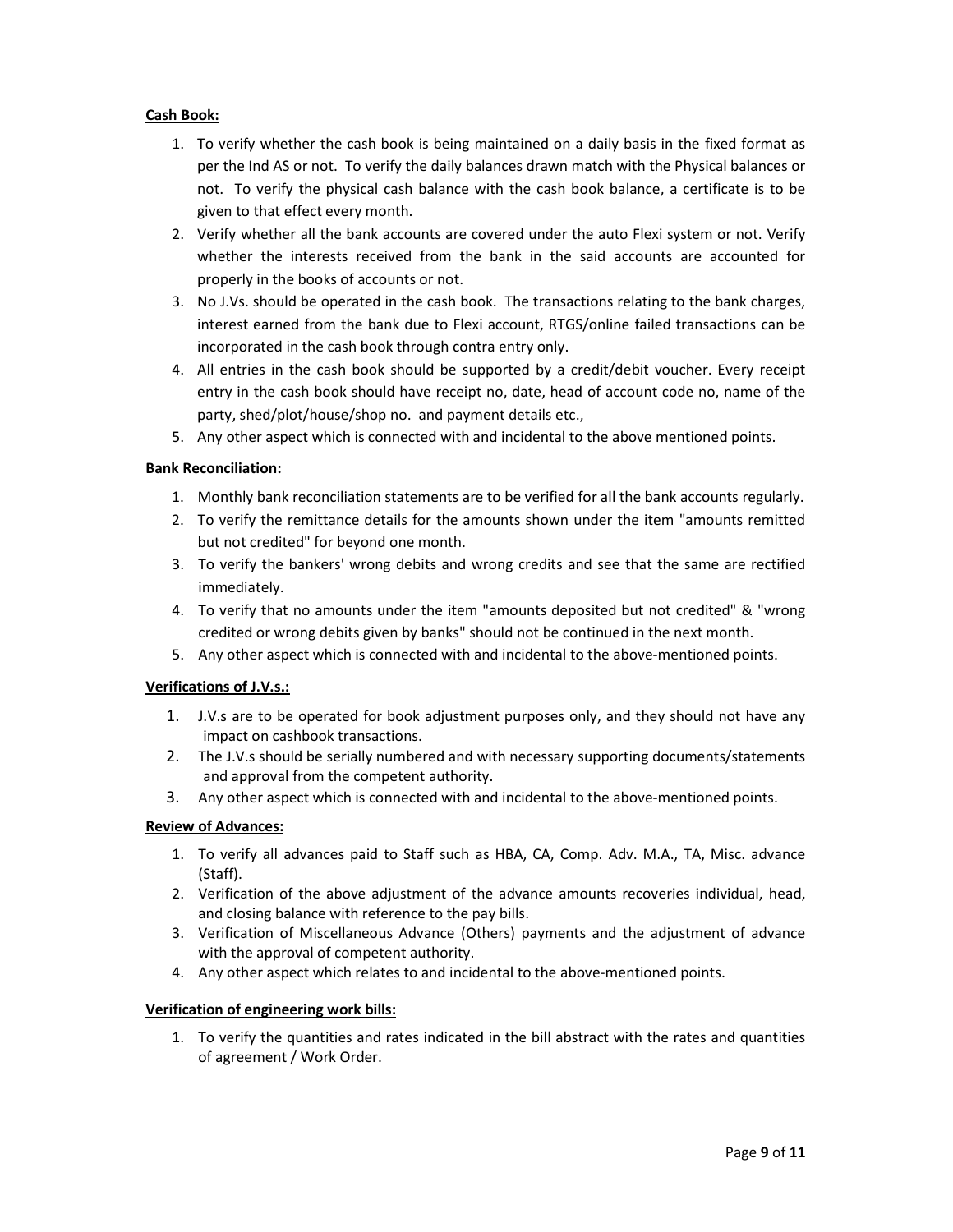- 2. To verify the approvals for the authorised extracts and supplemental items with rates and quantities of the supplemental agreement. Without Supplemental agreement, the bills for the above are supposed to be paid.
- 3. To verify the arithmetical accuracy of bill abstract and gross amount payable.
- 4. To verify the pass order of the bill with gross amount arrived in bill abstract and adding the necessary components. To verify the earlier payments made and statutory recoveries effected in the pass order as per the agreement terms.
- 5. To verify the adoption of the rule and regulations related to GST, TDS on GST & I.T. from time to time as per the Government orders.
- 6. To verify the remittances of statutory recoveries within the stipulated time as per the rules.
- 7. To verify whether the expenditure is within the approved administrative sanction & technical sanction limits or not.
- 8. To verify the expenditure charged to specific work is covered in the general abstract of the estimate or not. No expenditure is to be charged to a work which was not covered in the general abstract of the estimated amount.
- 9. If any in one work, savings should not be used for any other work under any circumstances. Expenditure not related to the subject work is not supposed to be charged.
- 10. To verify the quotations, comparative statements and work orders issued are following the delegations orders or not.
- 11. To verify the releases of all Advances relating to the works are made as per the approval of the competent authority or not.
- 12. To verify the recovery of the above advances within the stipulated time by recovery/adjustment by obtaining necessary documents such as U.C.s, Bills etc.,
- 13. No deposit work bill has to be paid without available funds for the said work. However, bills may be paid based on the orders of the M.D. / competent authority.
- 14. To verify the acceptance of measurements by the contractor in the concerned Measurement Books.
- 15. To verify the engineering bills with reference to the provisions of the general abstract of the work. Without the provision, the expenditure should not be charged to the work unless the competent authority gives approval.
- 16. Verify the discharge certificate given by the contractor in M.B.s and final bill forms when processing the final bill of work.
- 17. Physical verification of fixed assets with the register & Schedule relating to office equipment, computers, furniture & fixtures etc.,
- 18. Any other aspect which is connected with and incidental to the points mentioned above

#### Registers to be maintained:

- 1. EMD & FSD register for the work accounts.
- 2. Funds receipt register relating to Deposit Works.
- 3. Miscellaneous Deposits (Works).
- 4. Miscellaneous Advances (Works).
- 5. Work wise expenditure registers for all works.
- 6. Work-wise work registers for all deposit works showing the details of amounts received from time to time and the bill wise total expenditure including all taxes and the balance amount available on any specific date.
- 7. Register for P.S. Charges, Works Agreements, C.R.s.
- 8. Register of Bank Guarantees and their validity.
- 9. Administrative sanction registers.
- 10. Technical sanction registers, including technical approvals.
- 11. Register of agreements.
- 12. Register of Completion Reports.